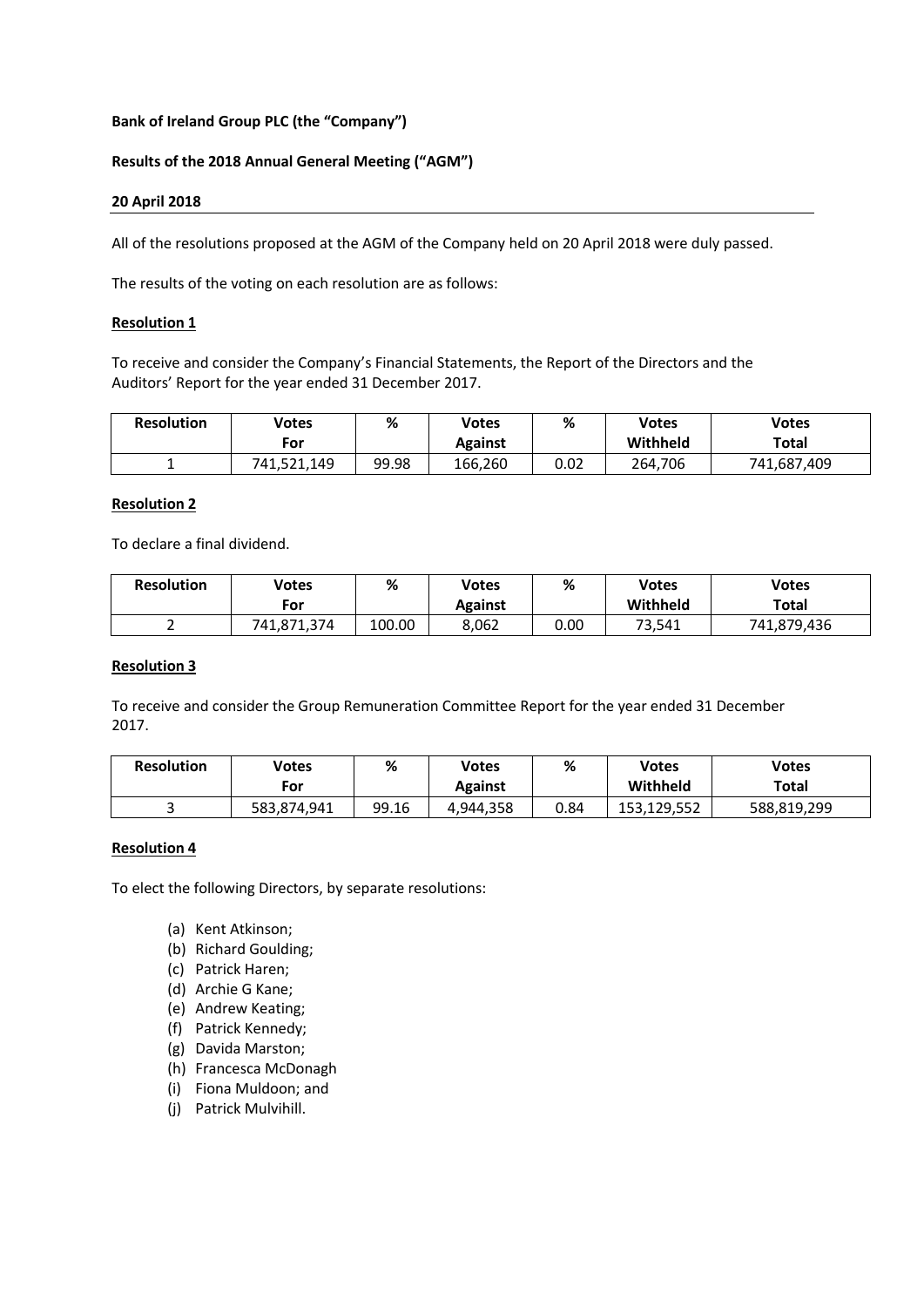| <b>Resolution</b> | <b>Votes</b> | %     | <b>Votes</b>   | %    | <b>Votes</b> | <b>Votes</b> |
|-------------------|--------------|-------|----------------|------|--------------|--------------|
|                   | For          |       | <b>Against</b> |      | Withheld     | Total        |
| 4(a)              | 740,559,348  | 99.83 | 1,297,654      | 0.17 | 96,105       | 741,857,002  |
| 4(b)              | 741,226,342  | 99.91 | 632,485        | 0.09 | 94,400       | 741,858,827  |
| 4(c)              | 733,705,233  | 99.24 | 5,623,764      | 0.76 | 2,623,722    | 739,328,997  |
| 4(d)              | 735,752,190  | 99.18 | 6,101,961      | 0.82 | 98,829       | 741,854,151  |
| 4(e)              | 737,134,682  | 99.36 | 4,713,997      | 0.64 | 97,137       | 741,848,679  |
| 4(f)              | 739,593,823  | 99.69 | 2,264,160      | 0.31 | 95,244       | 741,857,983  |
| 4(g)              | 741,235,986  | 99.92 | 621,248        | 0.08 | 95,867       | 741,857,234  |
| 4 (h)             | 741,271,908  | 99.92 | 597,062        | 0.08 | 84,257       | 741,868,970  |
| 4 (i)             | 741,244,907  | 99.92 | 618,349        | 0.08 | 89,971       | 741,863,256  |
| 4(j)              | 741,077,067  | 99.89 | 779,294        | 0.11 | 96,274       | 741,856,361  |

# **Resolution 5**

To consider the continuation in office of KPMG as Auditors of the Company.

| <b>Resolution</b> | Votes<br>For | %     | Votes<br><b>Against</b> | %            | Votes<br>Withheld | <b>Votes</b><br>Total |
|-------------------|--------------|-------|-------------------------|--------------|-------------------|-----------------------|
|                   | 739,139,371  | 99.63 | ,726,786                | ר פח<br>U.J. | 87,036            | 741,866,157           |

# **Resolution 6**

To authorise the Directors to fix the remuneration of the Auditors.

| <b>Resolution</b> | <b>Votes</b><br>For | %     | Votes<br><b>Against</b> | %    | <b>Votes</b><br>Withheld | <b>Votes</b><br>Total |
|-------------------|---------------------|-------|-------------------------|------|--------------------------|-----------------------|
|                   | 741,395,786         | 99.94 | 475,019                 | 0.06 | 80,858                   | 741,870,805           |

# **Resolution 7**

To authorise purchases of Ordinary Shares by the Company or subsidiaries.

| <b>Resolution</b> | Votes<br>For | %     | Votes<br><b>Against</b> | %    | <b>Votes</b><br>Withheld | <b>Votes</b><br>Total |
|-------------------|--------------|-------|-------------------------|------|--------------------------|-----------------------|
|                   | 740,333,133  | 99.78 | 1,602,618               | 0.22 | 17,476                   | 741,935,751           |

## **Resolution 8**

To authorise the Directors to issue Ordinary Shares.

| <b>Resolution</b> | Votes<br>For | %     | Votes<br>Against | ℅    | <b>Votes</b><br>Withheld | <b>Votes</b><br>Total |
|-------------------|--------------|-------|------------------|------|--------------------------|-----------------------|
|                   | 724,940,095  | 97.71 | 16,980,023       | 2.29 | 32,138                   | 741,920,118           |

### **Resolution 9**

To authorise the Directors to issue Ordinary Shares on a non-pre-emptive basis for cash.

| <b>Resolution</b> | Votes<br>For | %     | Votes<br><b>Against</b> | %    | <b>Votes</b><br>Withheld | <b>Votes</b><br>Total |
|-------------------|--------------|-------|-------------------------|------|--------------------------|-----------------------|
|                   | 737,000,326  | 99.34 | 4,876,758               | 0.66 | 50,961                   | 741,877,084           |